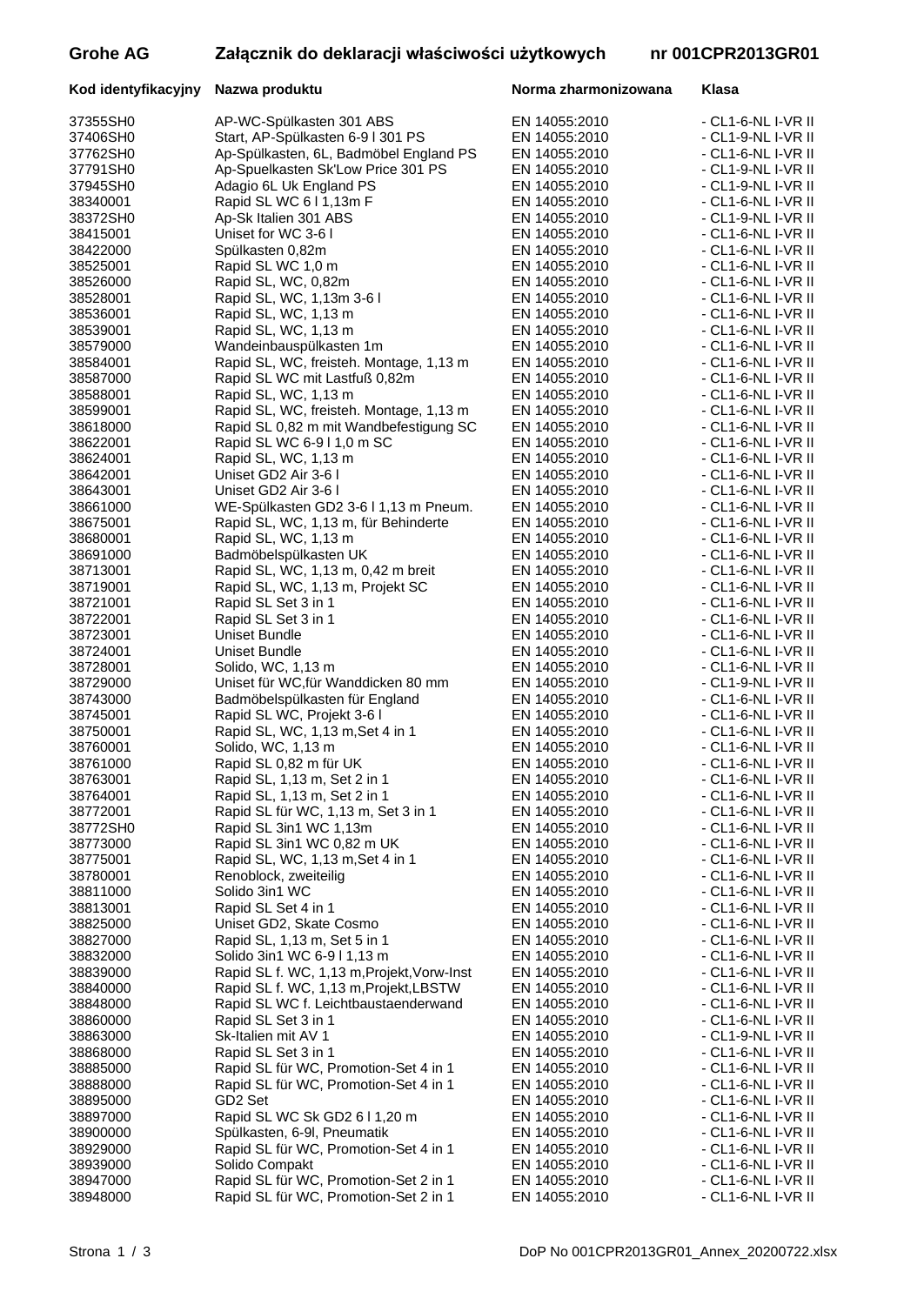# **Grohe AG Załącznik do deklaracji właściwości użytkowych nr 001CPR2013GR01**

| Kod identyfikacyjny  | Nazwa produktu                                                     | Norma zharmonizowana           | Klasa                                    |
|----------------------|--------------------------------------------------------------------|--------------------------------|------------------------------------------|
| 38956000             | Solido f.WC, 3 in 1                                                | EN 14055:2010                  | - CL1-6-NL I-VR II                       |
| 38959000             | Solido, WC, 0,82m                                                  | EN 14055:2010                  | - CL1-6-NL I-VR II                       |
| 38971000             | Solido, WC, 1,13m                                                  | EN 14055:2010                  | - CL1-6-NL I-VR II                       |
| 38973000             | Solido 4in1 mit Keramik WC 1,13 m SC                               | EN 14055:2010                  | $- CL1-6- A$                             |
| 38981000             | Solido Set WC                                                      | EN 14055:2010                  | - CL1-6-NL I-VR II                       |
| 38984000             | Solido WC 6-911,13 m SC                                            | EN 14055:2010                  | - CL1-6-NL I-VR II                       |
| 38984001             | Solido WC 6-9   1,13 m SC                                          | EN 14055:2010                  | - CL1-6-NL I-VR II                       |
| 38987000<br>38988000 | Wandeinbau-Spülkasten GD2 6-9 I 1,13 m                             | EN 14055:2010<br>EN 14055:2010 | - CL1-6-NL I-VR II                       |
| 38989000             | Rapid SL Set WC 9 I SC<br>WE-Spülkasten GD2 6-9 I 1,13 m Pneum. SC | EN 14055:2010                  | - CL1-6-NL I-VR II<br>- CL1-6-NL I-VR II |
| 38993000             | Wandeinbau-Spülkasten I 6-9 l                                      | EN 14055:2010                  | - CL1-9-NL I-VR II                       |
| 38994000             | Rapid SL WC 611,13 m                                               | EN 14055:2010                  | - CL1-6-NL I-VR II                       |
| 38995000             | Rapid SL WC 6 I                                                    | EN 14055:2010                  | - CL1-6-NL I-VR II                       |
| 39000000             | Solido Set WC, 6 in 1                                              | EN 14055:2010                  | - CL1-6-NL I-VR II                       |
| 39002000             | Rapid SL WC 61                                                     | EN 14055:2010                  | - CL1-6-NL I-VR II                       |
| 39054000             | Badmöbel-Spülkasten 6 I UK                                         | EN 14055:2010                  | - CL1-6-NL I-VR II                       |
| 39058000             | Rapid SL Set WC                                                    | EN 14055:2010                  | - CL1-6-NL I-VR II                       |
| 39069000             | Rapid SL Set WC 6-911,13 m                                         | EN 14055:2010                  | - CL1-6-NL I-VR II                       |
| 39108000             | Rapid SL Set WC 6-9 I 1,13 m SC                                    | EN 14055:2010                  | - CL1-6-NL I-VR II                       |
| 39109000             | Solido 3in1 WC 6-9 I 1,13 m SC                                     | EN 14055:2010                  | - CL1-6-NL I-VR II                       |
| 39140000             | Rapid SL, WC-Handicap                                              | EN 14055:2010                  | - CL1-6-NL I-VR II                       |
| 39144000             | Rapid SL WC 611,13 m F                                             | EN 14055:2010                  | - CL1-6-NL I-VR II                       |
| 39145000<br>39165000 | Rapid SL Set WC F<br>Uniset WC 61                                  | EN 14055:2010<br>EN 14055:2010 | - CL1-6-NL I-VR II<br>- CL1-6-NL I-VR II |
| 39187000             | Solido 3in1 WC 6-9   1,13 m SC                                     | EN 14055:2010                  | - CL1-6-NL I-VR II                       |
| 39189000             | Rapid SL 3in1 WC 6-9   1,13 m SC                                   | EN 14055:2010                  | - CL1-6-NL I-VR II                       |
| 39375000             | Rapid SL 3in1 WC 6-9 I                                             | EN 14055:2010                  | - CL1-6-NL I-VR II                       |
| 39377LS0             | Solido Monobloc                                                    | EN 14055:2010                  | - CL1-6-NL I-VR II                       |
| 39377XI0             | Solido Monobloc                                                    | EN 14055:2010                  | - CL1-6-NL I-VR II                       |
| 39442000             | Rapid SL 3in1 WC 3-6 I 1,13 m Sanibroy                             | EN 14055:2010                  | - CL1-6-NL I-VR II                       |
| 39443000             | Rapid SL 3in1 WC 3-6 I 1,13 m F Sanibroy                           | EN 14055:2010                  | - CL1-6-NL I-VR II                       |
| 39448000             | Rapid SL 5in1 WC 1,13 m                                            | EN 14055:2010                  | - CL1-6-NL I-VR II                       |
| 39449000             | Rapid SL 5in1 WC 1,13 m                                            | EN 14055:2010                  | - CL1-6-NL I-VR II                       |
| 39450000             | Rapid SL 5in1 WC 1,13 m                                            | EN 14055:2010                  | - CL1-6-NL I-VR II                       |
| 39451000             | Rapid SL 5in1 WC 1,13 m                                            | EN 14055:2010                  | - CL1-6-NL I-VR II                       |
| 39452000<br>39455000 | Uniset 2in1 WC 3-6   1,13m<br>Rapid SL 3in1 WC 0,82 m SC           | EN 14055:2010<br>EN 14055:2010 | - CL1-6-NL I-VR II<br>- CL1-6-NL I-VR II |
| 39456000             | Rapid SL 3in1 WC 0,82 m SC                                         | EN 14055:2010                  | - CL1-6-NL I-VR II                       |
| 39501000             | Rapid SL 3in1 WC 3-6 I 1,13m S                                     | EN 14055:2010                  | - CL1-6-NL I-VR II                       |
| 39503000             | Rapid SL 3in1 WC 3-6 I 1,13m S                                     | EN 14055:2010                  | - CL1-6-NL I-VR II                       |
| 39504000             | Rapid SL 3in1 WC 3-6   1,13m S                                     | EN 14055:2010                  | - CL1-6-NL I-VR II                       |
| 39535000             | Solido 5in1 Euro Ceramic WC 3-6 I 1,13m                            | EN 14055:2010                  | - CL1-6-NL I-VR II                       |
| 39537000             | Solido 4in1 Euro Ceramic WC 3-6 I 1,13m                            | EN 14055:2010                  | - CL1-6-NL I-VR II                       |
| 39547000             | Rapid SL 4in1 mit WC Schallschutz WC 3-6                           | EN 14055:2010                  | - CL1-6-NL I-VR II                       |
| 39547SH0             | Rapid SL 4in1 mit WC Schallschutz WC 3-6                           | EN 14055:2010                  | - CL1-6-NL I-VR II                       |
| 39549000             | Rapid SL 4in1 mit WC Schallschutz WC 3-6                           | EN 14055:2010                  | - CL1-6-NL I-VR II                       |
| 39549SH0<br>39553000 | Rapid SL 4in1 mit WC Schallschutz WC 3-6                           | EN 14055:2010                  | - CL1-6-NL I-VR II                       |
| 39581000             | Rapid SL 2in1 WC 3-6 I 1,13m F<br>Rapid SL 3in1 WC 611,13m S       | EN 14055:2010<br>EN 14055:2010 | - CL1-6-NL I-VR II<br>- CL1-6-NL I-VR II |
| 39587000             | Rapid SL 3in1 WC 1,13m                                             | EN 14055:2010                  | - CL1-6-NL I-VR II                       |
| 39589000             | Rapid SL WC 611,13m F                                              | EN 14055:2010                  | - CL1-6-NL I-VR II                       |
| 39596000             | Rapid SLX WC 3-6   1,13m                                           | EN 14055:2010                  | - CL1-6-NL1-VR II-CL2                    |
| 39597000             | Rapid SLX WC 3-6   1,13m                                           | EN 14055:2010                  | - CL1-6-NL1-VR II-CL2                    |
| 39598000             | Rapid SLX 3in1 WC 611,13m                                          | EN 14055:2010                  | - CL1-6-NL1-VR II-CL2                    |
| 39599000             | Rapid SLX WC 611,13m F                                             | EN 14055:2010                  | - CL1-6-NL1-VR II-CL2                    |
| 39600000             | Rapid SLX WC 6-9 I 1,13m SC                                        | EN 14055:2010                  | - CL1-6-NL1-VR II-CL2                    |
| 39603000             | Rapid SLX WC 3-6   1,13m                                           | EN 14055:2010                  | - CL1-6-NL1-VR II-CL2                    |
| 39681000             | 2in1 Spülkasten m. Glas Betätigung.                                | EN 14055:2010                  | - CL1-6-NL I-VR II                       |
| 39682000             | UP Spülkasten Slim                                                 | EN 14055:2010                  | - CL1-6-NL I-VR II                       |
| 39683000<br>39687000 | Uniset Slim 6/3I<br>Rapid SL Slim WC 6-9 I 1,13m                   | EN 14055:2010<br>EN 14055:2010 | - CL1-6-NL I-VR II<br>- CL1-6-NL I-VR II |
| 39694000             | UP Spülkasten Slim 6/3l 1,13m                                      | EN 14055:2010                  | - CL1-6-NL I-VR II                       |
| 39697000             | Solido 5in1 mit Euro Ceramic 3-6 I 1,13m                           | EN 14055:2010                  | - CL1-6-NL I-VR II                       |
| 39698000             | Solido 5in1 mit Euro Ceramic 3-6 I 1,13m                           | EN 14055:2010                  | - CL1-6-NL I-VR II                       |
| 39700000             | Solido 5in1 mit Euro Ceramic 3-6 I 1,13m                           | EN 14055:2010                  | - CL1-6-NL I-VR II                       |
| 39701000             | Solido 5in1 mit Euro Ceramic 3-6 I 1,13m                           | EN 14055:2010                  | - CL1-6-NL I-VR II                       |
| 39750001             | Rapid SL 2in1 WC 611,13m small rev.                                | EN 14055:2010                  | - CL1-6-NL1-VR II-CL2                    |
| 3975700H             | Solido 4in1 m. Essence WC 3-6l 1,13m F                             | EN 14055:2010                  | - CL1-5-A+6-A-                           |

VRII+CL2